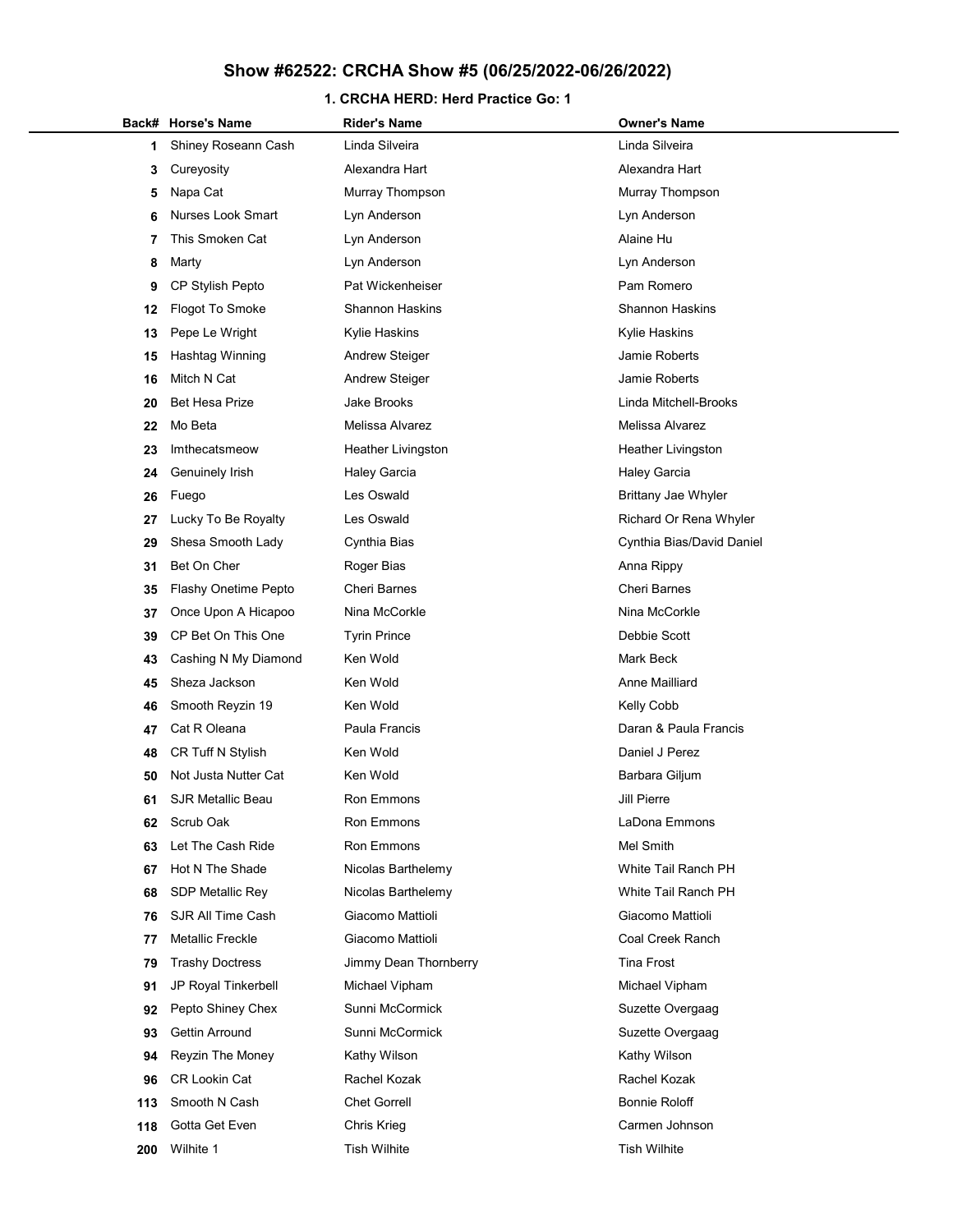| 201   | Wilhite 2                 | <b>Tish Wilhite</b>              | <b>Tish Wilhite</b>     |
|-------|---------------------------|----------------------------------|-------------------------|
| 202   | Ward 1                    | <b>Ward Ranch</b>                | <b>Ward Ranch</b>       |
| 203   | Ward 2                    | <b>Ward Ranch</b>                | Ward Ranch              |
| 204   | Ward 3                    | <b>Ward Ranch</b>                | <b>Ward Ranch</b>       |
| 205   | Ward 4                    | <b>Ward Ranch</b>                | Ward Ranch              |
| 206   | Ward 5                    | <b>Ward Ranch</b>                | Ward Ranch              |
| 207   | Gorrell 1                 | <b>Jake Gorrell</b>              | <b>Jake Gorrell</b>     |
| 208   | Gorrell 2                 | <b>Jake Gorrell</b>              | <b>Jake Gorrell</b>     |
| 209   | Gorrell 3                 | <b>Jake Gorrell</b>              | <b>Jake Gorrell</b>     |
| 210   | Gorrell 4                 | Telden McLain                    | Jake Gorrell            |
| 211   | Gorrell 5                 | Telden McLain                    | <b>Jake Gorrell</b>     |
| 212   | Gorrell 6                 | <b>Jake Gorrell</b>              | <b>Jake Gorrell</b>     |
| 213   | Ted Robinson 1            | <b>Ted Robinson</b>              | <b>Ted Robinson</b>     |
| 214   | Ted Robinson 2            | <b>Ted Robinson</b>              | <b>Ted Robinson</b>     |
| 215   | Ted Robinson 3            | <b>Ted Robinson</b>              | <b>Ted Robinson</b>     |
| 216   | Ted Robinson 4            | <b>Ted Robinson</b>              | <b>Ted Robinson</b>     |
| 217   | Ted Robinson 5            | <b>Ted Robinson</b>              | <b>Ted Robinson</b>     |
| 218   | Teddy 1                   | <b>Ted Robinson</b>              | <b>Ted Robinson</b>     |
| 219   | Teddy 2                   | <b>Ted Robinson</b>              | <b>Ted Robinson</b>     |
| 220   | Poptart                   | Michael Vipham                   | Michael Vipham          |
| 221   | R Paul1                   | Randy Paul                       | Randy Paul              |
| 222   | R Paul2                   | Randy Paul                       | Randy Paul              |
| 223   | R Paul3                   | Randy Paul                       | Randy Paul              |
| 224   | R Paul4                   | Randy Paul                       | Randy Paul              |
| 225   | <b>ISR Raymond</b>        | Luis Valdez                      | Brendan & Stacy         |
| 226   | Lizama                    | Mandy Lizama                     | Pedro & Mandy Lizama    |
|       |                           | 10. NRCHA OB: Open Bridle Go: 1  |                         |
| Back# | <b>Horse's Name</b>       | <b>Rider's Name</b>              | <b>Owner's Name</b>     |
| 14    | Cash Master T             | <b>Andrew Steiger</b>            | Scott Trueblood         |
| 17    | <b>High Brows Courage</b> | <b>Tish Wilhite</b>              | Sally Rome/Tish Wilhite |
| 24    | Genuinely Irish           | <b>Haley Garcia</b>              | <b>Haley Garcia</b>     |
| 44    | Smooth Santanna           | Ken Wold                         | Paul Wilinski           |
| 63    | Let The Cash Ride         | Ron Emmons                       | Mel Smith               |
| 65    | <b>WRS Shiney Diamond</b> | Nicolas Barthelemy               | White Tail Ranch PH     |
| 103   | III Bet Cha               | Sarah Kennedy                    | <b>Riley Valin</b>      |
| 126   | SJR Stylish Fandango      | Jake Gorrell                     | Susan Baclawski         |
|       |                           | 11. CRCHA COB: Open Bridle Go: 1 |                         |
| Back# | <b>Horse's Name</b>       | <b>Rider's Name</b>              | <b>Owner's Name</b>     |
| 14    | Cash Master T             | <b>Andrew Steiger</b>            | Scott Trueblood         |
| 17    | <b>High Brows Courage</b> | <b>Tish Wilhite</b>              | Sally Rome/Tish Wilhite |
| 18    | Lil Joe Cat               | <b>Tish Wilhite</b>              | Sally Rome              |
| 19    | Chexy Little Sister       | <b>Tish Wilhite</b>              | Sally Rome              |
| 44    | Smooth Santanna           | Ken Wold                         | Paul Wilinski           |
| 61    | <b>SJR Metallic Beau</b>  | Ron Emmons                       | Jill Pierre             |
| 63    | Let The Cash Ride         | Ron Emmons                       | Mel Smith               |
| 65    | <b>WRS Shiney Diamond</b> | Nicolas Barthelemy               | White Tail Ranch PH     |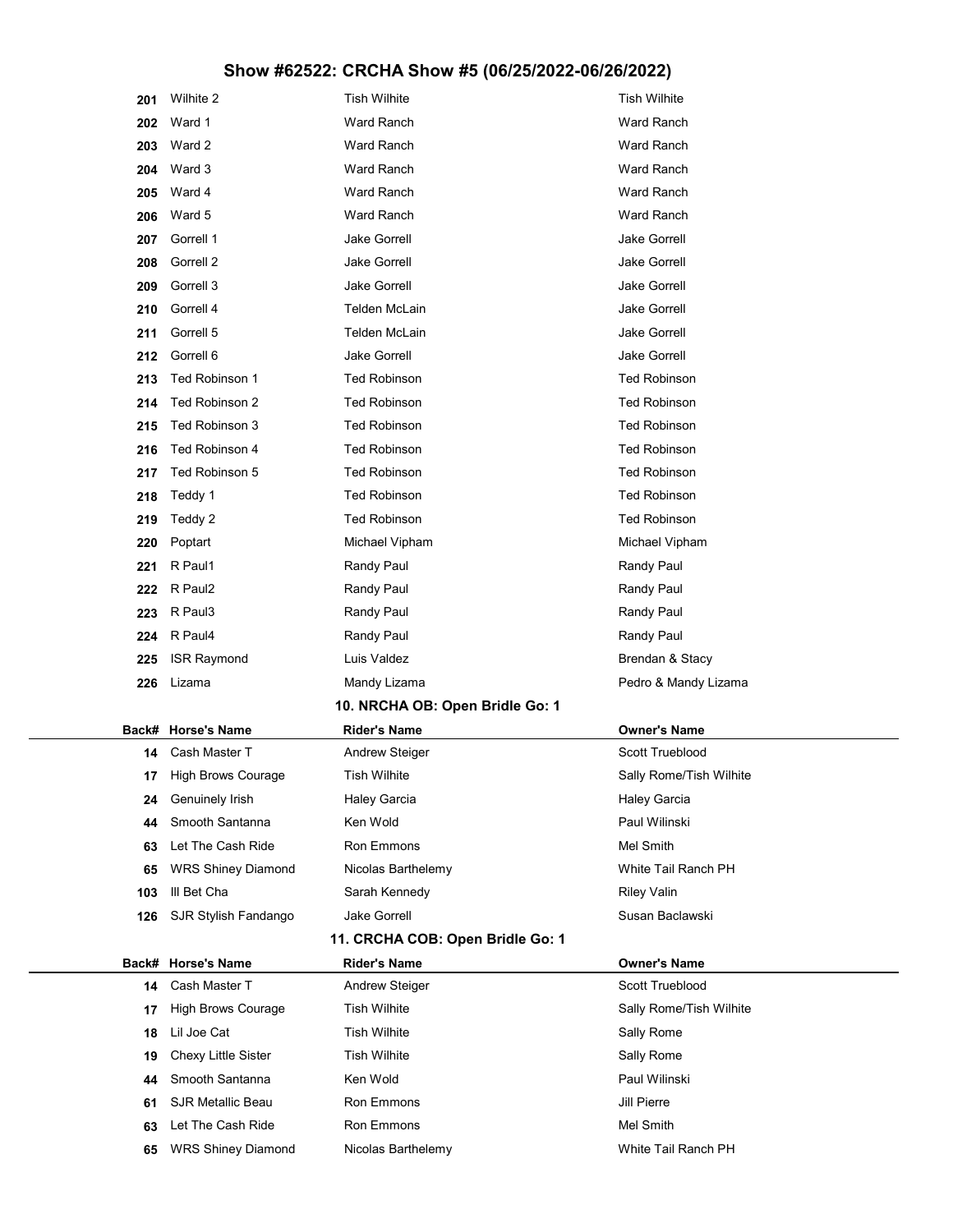| 103   | III Bet Cha             | Sarah Kennedy                                      | <b>Riley Valin</b>      |
|-------|-------------------------|----------------------------------------------------|-------------------------|
| 108   | One Time Reno           | Chris Krieg                                        | <b>Becky Clark</b>      |
| 126   | SJR Stylish Fandango    | <b>Jake Gorrell</b>                                | Susan Baclawski         |
|       |                         | 12. NRCHA LOB: Limited Open Bridle Go: 1           |                         |
| Back# | <b>Horse's Name</b>     | <b>Rider's Name</b>                                | <b>Owner's Name</b>     |
| 10    | <b>Bud N Betty</b>      | Pat Wickenheiser                                   | Mary Dymerski           |
| 11    | Nochicsintinseltown     | Pat Wickenheiser                                   | Lane Bensko             |
| 24    | Genuinely Irish         | <b>Haley Garcia</b>                                | <b>Haley Garcia</b>     |
|       |                         | 13. CRCHA CLOB: Limited Open Bridle Go: 1          |                         |
|       | Back# Horse's Name      | <b>Rider's Name</b>                                | <b>Owner's Name</b>     |
| 10    | <b>Bud N Betty</b>      | Pat Wickenheiser                                   | Mary Dymerski           |
| 11    | Nochicsintinseltown     | Pat Wickenheiser                                   | Lane Bensko             |
| 24    | Genuinely Irish         | <b>Haley Garcia</b>                                | <b>Haley Garcia</b>     |
| 36    | This Cats Forever       | Jenny Sherbo                                       | Holli Hutz              |
|       |                         | 20. NRCHA NPB: Non Pro Bridle Go: 1                |                         |
|       | Back# Horse's Name      | <b>Rider's Name</b>                                | <b>Owner's Name</b>     |
| 76    | SJR All Time Cash       | Giacomo Mattioli                                   | Giacomo Mattioli        |
| 77    | Metallic Freckle        | Giacomo Mattioli                                   | Coal Creek Ranch        |
| 81    | Tony Tony Montana       | Samantha Biller                                    | Ward Ranch              |
| 107   | <b>Glitter N Glam</b>   | Laurie Richards                                    | Karin & Laurie Richards |
| 125   | Catzby                  | Jamie Roberts                                      | Jim & Linda Schrack     |
|       |                         | 21. CRCHA CNPB: Non Pro Bridle Go: 1               |                         |
| Back# | <b>Horse's Name</b>     | <b>Rider's Name</b>                                | <b>Owner's Name</b>     |
| 76    | SJR All Time Cash       | Giacomo Mattioli                                   | Giacomo Mattioli        |
| 77    | Metallic Freckle        | Giacomo Mattioli                                   | Coal Creek Ranch        |
| 81    | Tony Tony Montana       | Samantha Biller                                    | <b>Ward Ranch</b>       |
| 107   | Glitter N Glam          | Laurie Richards                                    | Karin & Laurie Richards |
| 125   | Catzby                  | Jamie Roberts                                      | Jim & Linda Schrack     |
|       |                         | 22. NRCHA INPB: Intermediate Non Pro Bridle Go: 1  |                         |
|       | Back# Horse's Name      | <b>Rider's Name</b>                                | <b>Owner's Name</b>     |
| 76    | SJR All Time Cash       | Giacomo Mattioli                                   | Giacomo Mattioli        |
| 77    | <b>Metallic Freckle</b> | Giacomo Mattioli                                   | Coal Creek Ranch        |
| 107   | Glitter N Glam          | Laurie Richards                                    | Karin & Laurie Richards |
| 125   | Catzby                  | Jamie Roberts                                      | Jim & Linda Schrack     |
|       |                         | 23. CRCHA CINPB: Intermediate Non Pro Bridle Go: 1 |                         |
|       | Back# Horse's Name      | <b>Rider's Name</b>                                | <b>Owner's Name</b>     |
| 76    | SJR All Time Cash       | Giacomo Mattioli                                   | Giacomo Mattioli        |
| 77    | <b>Metallic Freckle</b> | Giacomo Mattioli                                   | Coal Creek Ranch        |
| 107   | Glitter N Glam          | Laurie Richards                                    | Karin & Laurie Richards |
|       |                         | 24. NRCHA LNPB: Limited Non Pro Bridle Go: 1       |                         |
|       | Back# Horse's Name      | <b>Rider's Name</b>                                | <b>Owner's Name</b>     |
| 59    | Nics Tuf Chic           | Courtney Van Ess                                   | Courtney Van Ess        |
| 69    | Levis Five Oh One       | Susan Hayes                                        | Wade/Susan Hayes        |
| 76    | SJR All Time Cash       | Giacomo Mattioli                                   | Giacomo Mattioli        |
| 77    | <b>Metallic Freckle</b> | Giacomo Mattioli                                   | Coal Creek Ranch        |
| 119   | Bet Hesa Scotti         | <b>Brett Pura</b>                                  | <b>Brett Pura</b>       |
|       |                         |                                                    |                         |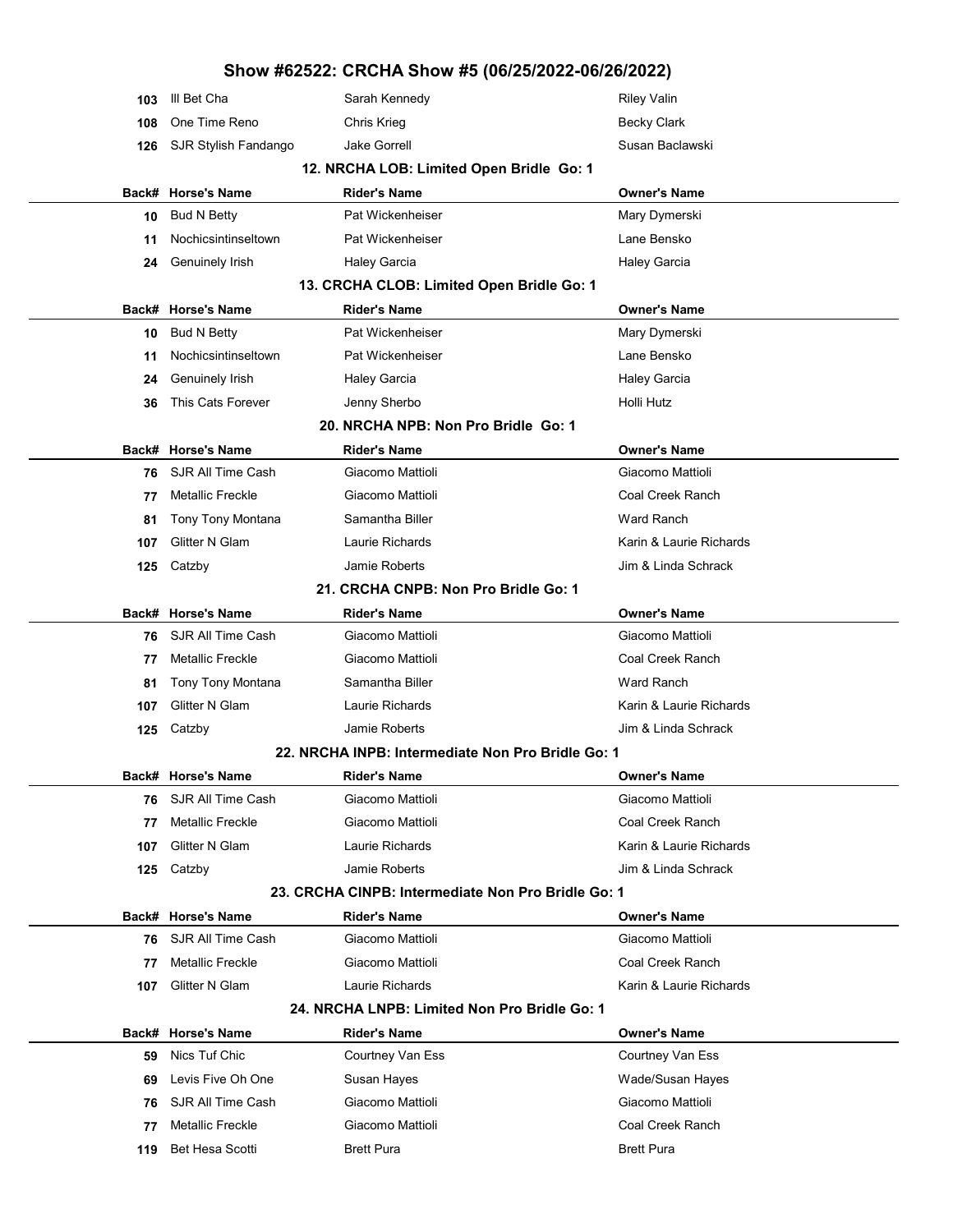| 120 | Bend It |
|-----|---------|

| 25. CRCHA CLNPB: Limited Non Pro Bridle Go: 1<br><b>Owner's Name</b><br>Back# Horse's Name<br>Rider's Name<br>Kylie Haskins<br>Pepe Le Wright<br>Kylie Haskins<br>13<br>Julie Green<br>Julie Green<br>Playinfromtheheart<br>41<br>Levis Five Oh One<br>Wade/Susan Hayes<br>Susan Hayes<br>69<br>SJR All Time Cash<br>Giacomo Mattioli<br>Giacomo Mattioli<br>76<br><b>Metallic Freckle</b><br>Giacomo Mattioli<br>Coal Creek Ranch<br>77<br><b>Bet Hesa Scotti</b><br><b>Brett Pura</b><br><b>Brett Pura</b><br>119<br>30. NRCHA OH: Open Hackamore Go: 1<br>Back# Horse's Name<br><b>Rider's Name</b><br><b>Owner's Name</b><br>Reyzin The Rafters<br>Les Oswald<br>Alexandra Hart<br>2<br><b>Nurses Look Smart</b><br>Lyn Anderson<br>Lyn Anderson<br>6<br>Cashing N My Diamond<br>Ken Wold<br>Mark Beck<br>43<br>Not Justa Nutter Cat<br>Ken Wold<br>Barbara Giljum<br>50<br>LaDona Emmons<br>Scrub Oak<br>Ron Emmons<br>62<br>Dual Smokin Star<br>Monica Caetano<br>Jean Huxsoll<br>70<br>Smokin Little Elmo<br>Monica Caetano<br>John Pascoe<br>71<br><b>Ted Robinson</b><br>Hanne Dreier<br>Dollar Rey<br>80<br>Mister Good Tyme<br>Kay Williams<br>Chris Krieg<br>82<br>Glen Ellen Livestock<br><b>Playtonic Cat</b><br>Chris Krieg<br>83<br>JP Royal Tinkerbell<br>Michael Vipham<br>Michael Vipham<br>91<br>Sarah Kennedy<br><b>Riley Valin</b><br>Dual Timin Holly<br>104<br>Rod Burr<br>Rod Burr<br><b>Boons Country Chick</b><br>124<br>31. CRCHA COH: Open Hackamore Go: 1<br>Back# Horse's Name<br><b>Rider's Name</b><br><b>Owner's Name</b><br>Alexandra Hart<br><b>Reyzin The Rafters</b><br>Les Oswald<br>2<br>Nurses Look Smart<br>Lyn Anderson<br>Lyn Anderson<br>6<br>Ken Wold<br>Mark Beck<br>Cashing N My Diamond<br>43<br>Not Justa Nutter Cat<br>Ken Wold<br>Barbara Giljum<br>50<br>LaDona Emmons<br>Scrub Oak<br>Ron Emmons<br>62<br>Dual Smokin Star<br>Monica Caetano<br>Jean Huxsoll<br>70<br>Smokin Little Elmo<br>John Pascoe<br>Monica Caetano<br>71<br>Dollar Rey<br><b>Ted Robinson</b><br>Hanne Dreier<br>80<br>Mister Good Tyme<br><b>Chris Krieg</b><br>Kay Williams<br>82<br><b>Glen Ellen Livestock</b><br><b>Playtonic Cat</b><br>Chris Krieg<br>83<br>Michael Vipham<br>JP Royal Tinkerbell<br>Michael Vipham<br>91<br>Sarah Kennedy<br>Dual Timin Holly<br><b>Riley Valin</b><br>104<br>32. NRCHA LOH: Limited Open Hackamore Go: 1<br>Back# Horse's Name<br><b>Rider's Name</b><br><b>Owner's Name</b><br>Grace Gott You<br>Dana & Kiley Newkirk<br><b>Kiley Newkirk</b><br>73<br><b>Tina Frost</b><br><b>Trashy Doctress</b><br>Jimmy Dean Thornberry<br>79<br>To Timing Pepto<br>Luis Valdez<br>Liz Hudson<br>106<br><b>Boons Country Chick</b><br>Rod Burr<br>Rod Burr<br>124<br>33. CRCHA CLOH: Limited Open Hackamore Go: 1<br>Back# Horse's Name<br><b>Rider's Name</b><br><b>Owner's Name</b> | 120 | Bend It | <b>Brett Pura</b> | <b>Brett Pura</b> |  |  |
|--------------------------------------------------------------------------------------------------------------------------------------------------------------------------------------------------------------------------------------------------------------------------------------------------------------------------------------------------------------------------------------------------------------------------------------------------------------------------------------------------------------------------------------------------------------------------------------------------------------------------------------------------------------------------------------------------------------------------------------------------------------------------------------------------------------------------------------------------------------------------------------------------------------------------------------------------------------------------------------------------------------------------------------------------------------------------------------------------------------------------------------------------------------------------------------------------------------------------------------------------------------------------------------------------------------------------------------------------------------------------------------------------------------------------------------------------------------------------------------------------------------------------------------------------------------------------------------------------------------------------------------------------------------------------------------------------------------------------------------------------------------------------------------------------------------------------------------------------------------------------------------------------------------------------------------------------------------------------------------------------------------------------------------------------------------------------------------------------------------------------------------------------------------------------------------------------------------------------------------------------------------------------------------------------------------------------------------------------------------------------------------------------------------------------------------------------------------------------------------------------------------------------------------------------------------------------------------------------------------------------------------------------------------------------------------------------------------------------------------------------------------------------------------------------------------------------------------------------|-----|---------|-------------------|-------------------|--|--|
|                                                                                                                                                                                                                                                                                                                                                                                                                                                                                                                                                                                                                                                                                                                                                                                                                                                                                                                                                                                                                                                                                                                                                                                                                                                                                                                                                                                                                                                                                                                                                                                                                                                                                                                                                                                                                                                                                                                                                                                                                                                                                                                                                                                                                                                                                                                                                                                                                                                                                                                                                                                                                                                                                                                                                                                                                                                  |     |         |                   |                   |  |  |
|                                                                                                                                                                                                                                                                                                                                                                                                                                                                                                                                                                                                                                                                                                                                                                                                                                                                                                                                                                                                                                                                                                                                                                                                                                                                                                                                                                                                                                                                                                                                                                                                                                                                                                                                                                                                                                                                                                                                                                                                                                                                                                                                                                                                                                                                                                                                                                                                                                                                                                                                                                                                                                                                                                                                                                                                                                                  |     |         |                   |                   |  |  |
|                                                                                                                                                                                                                                                                                                                                                                                                                                                                                                                                                                                                                                                                                                                                                                                                                                                                                                                                                                                                                                                                                                                                                                                                                                                                                                                                                                                                                                                                                                                                                                                                                                                                                                                                                                                                                                                                                                                                                                                                                                                                                                                                                                                                                                                                                                                                                                                                                                                                                                                                                                                                                                                                                                                                                                                                                                                  |     |         |                   |                   |  |  |
|                                                                                                                                                                                                                                                                                                                                                                                                                                                                                                                                                                                                                                                                                                                                                                                                                                                                                                                                                                                                                                                                                                                                                                                                                                                                                                                                                                                                                                                                                                                                                                                                                                                                                                                                                                                                                                                                                                                                                                                                                                                                                                                                                                                                                                                                                                                                                                                                                                                                                                                                                                                                                                                                                                                                                                                                                                                  |     |         |                   |                   |  |  |
|                                                                                                                                                                                                                                                                                                                                                                                                                                                                                                                                                                                                                                                                                                                                                                                                                                                                                                                                                                                                                                                                                                                                                                                                                                                                                                                                                                                                                                                                                                                                                                                                                                                                                                                                                                                                                                                                                                                                                                                                                                                                                                                                                                                                                                                                                                                                                                                                                                                                                                                                                                                                                                                                                                                                                                                                                                                  |     |         |                   |                   |  |  |
|                                                                                                                                                                                                                                                                                                                                                                                                                                                                                                                                                                                                                                                                                                                                                                                                                                                                                                                                                                                                                                                                                                                                                                                                                                                                                                                                                                                                                                                                                                                                                                                                                                                                                                                                                                                                                                                                                                                                                                                                                                                                                                                                                                                                                                                                                                                                                                                                                                                                                                                                                                                                                                                                                                                                                                                                                                                  |     |         |                   |                   |  |  |
|                                                                                                                                                                                                                                                                                                                                                                                                                                                                                                                                                                                                                                                                                                                                                                                                                                                                                                                                                                                                                                                                                                                                                                                                                                                                                                                                                                                                                                                                                                                                                                                                                                                                                                                                                                                                                                                                                                                                                                                                                                                                                                                                                                                                                                                                                                                                                                                                                                                                                                                                                                                                                                                                                                                                                                                                                                                  |     |         |                   |                   |  |  |
|                                                                                                                                                                                                                                                                                                                                                                                                                                                                                                                                                                                                                                                                                                                                                                                                                                                                                                                                                                                                                                                                                                                                                                                                                                                                                                                                                                                                                                                                                                                                                                                                                                                                                                                                                                                                                                                                                                                                                                                                                                                                                                                                                                                                                                                                                                                                                                                                                                                                                                                                                                                                                                                                                                                                                                                                                                                  |     |         |                   |                   |  |  |
|                                                                                                                                                                                                                                                                                                                                                                                                                                                                                                                                                                                                                                                                                                                                                                                                                                                                                                                                                                                                                                                                                                                                                                                                                                                                                                                                                                                                                                                                                                                                                                                                                                                                                                                                                                                                                                                                                                                                                                                                                                                                                                                                                                                                                                                                                                                                                                                                                                                                                                                                                                                                                                                                                                                                                                                                                                                  |     |         |                   |                   |  |  |
|                                                                                                                                                                                                                                                                                                                                                                                                                                                                                                                                                                                                                                                                                                                                                                                                                                                                                                                                                                                                                                                                                                                                                                                                                                                                                                                                                                                                                                                                                                                                                                                                                                                                                                                                                                                                                                                                                                                                                                                                                                                                                                                                                                                                                                                                                                                                                                                                                                                                                                                                                                                                                                                                                                                                                                                                                                                  |     |         |                   |                   |  |  |
|                                                                                                                                                                                                                                                                                                                                                                                                                                                                                                                                                                                                                                                                                                                                                                                                                                                                                                                                                                                                                                                                                                                                                                                                                                                                                                                                                                                                                                                                                                                                                                                                                                                                                                                                                                                                                                                                                                                                                                                                                                                                                                                                                                                                                                                                                                                                                                                                                                                                                                                                                                                                                                                                                                                                                                                                                                                  |     |         |                   |                   |  |  |
|                                                                                                                                                                                                                                                                                                                                                                                                                                                                                                                                                                                                                                                                                                                                                                                                                                                                                                                                                                                                                                                                                                                                                                                                                                                                                                                                                                                                                                                                                                                                                                                                                                                                                                                                                                                                                                                                                                                                                                                                                                                                                                                                                                                                                                                                                                                                                                                                                                                                                                                                                                                                                                                                                                                                                                                                                                                  |     |         |                   |                   |  |  |
|                                                                                                                                                                                                                                                                                                                                                                                                                                                                                                                                                                                                                                                                                                                                                                                                                                                                                                                                                                                                                                                                                                                                                                                                                                                                                                                                                                                                                                                                                                                                                                                                                                                                                                                                                                                                                                                                                                                                                                                                                                                                                                                                                                                                                                                                                                                                                                                                                                                                                                                                                                                                                                                                                                                                                                                                                                                  |     |         |                   |                   |  |  |
|                                                                                                                                                                                                                                                                                                                                                                                                                                                                                                                                                                                                                                                                                                                                                                                                                                                                                                                                                                                                                                                                                                                                                                                                                                                                                                                                                                                                                                                                                                                                                                                                                                                                                                                                                                                                                                                                                                                                                                                                                                                                                                                                                                                                                                                                                                                                                                                                                                                                                                                                                                                                                                                                                                                                                                                                                                                  |     |         |                   |                   |  |  |
|                                                                                                                                                                                                                                                                                                                                                                                                                                                                                                                                                                                                                                                                                                                                                                                                                                                                                                                                                                                                                                                                                                                                                                                                                                                                                                                                                                                                                                                                                                                                                                                                                                                                                                                                                                                                                                                                                                                                                                                                                                                                                                                                                                                                                                                                                                                                                                                                                                                                                                                                                                                                                                                                                                                                                                                                                                                  |     |         |                   |                   |  |  |
|                                                                                                                                                                                                                                                                                                                                                                                                                                                                                                                                                                                                                                                                                                                                                                                                                                                                                                                                                                                                                                                                                                                                                                                                                                                                                                                                                                                                                                                                                                                                                                                                                                                                                                                                                                                                                                                                                                                                                                                                                                                                                                                                                                                                                                                                                                                                                                                                                                                                                                                                                                                                                                                                                                                                                                                                                                                  |     |         |                   |                   |  |  |
|                                                                                                                                                                                                                                                                                                                                                                                                                                                                                                                                                                                                                                                                                                                                                                                                                                                                                                                                                                                                                                                                                                                                                                                                                                                                                                                                                                                                                                                                                                                                                                                                                                                                                                                                                                                                                                                                                                                                                                                                                                                                                                                                                                                                                                                                                                                                                                                                                                                                                                                                                                                                                                                                                                                                                                                                                                                  |     |         |                   |                   |  |  |
|                                                                                                                                                                                                                                                                                                                                                                                                                                                                                                                                                                                                                                                                                                                                                                                                                                                                                                                                                                                                                                                                                                                                                                                                                                                                                                                                                                                                                                                                                                                                                                                                                                                                                                                                                                                                                                                                                                                                                                                                                                                                                                                                                                                                                                                                                                                                                                                                                                                                                                                                                                                                                                                                                                                                                                                                                                                  |     |         |                   |                   |  |  |
|                                                                                                                                                                                                                                                                                                                                                                                                                                                                                                                                                                                                                                                                                                                                                                                                                                                                                                                                                                                                                                                                                                                                                                                                                                                                                                                                                                                                                                                                                                                                                                                                                                                                                                                                                                                                                                                                                                                                                                                                                                                                                                                                                                                                                                                                                                                                                                                                                                                                                                                                                                                                                                                                                                                                                                                                                                                  |     |         |                   |                   |  |  |
|                                                                                                                                                                                                                                                                                                                                                                                                                                                                                                                                                                                                                                                                                                                                                                                                                                                                                                                                                                                                                                                                                                                                                                                                                                                                                                                                                                                                                                                                                                                                                                                                                                                                                                                                                                                                                                                                                                                                                                                                                                                                                                                                                                                                                                                                                                                                                                                                                                                                                                                                                                                                                                                                                                                                                                                                                                                  |     |         |                   |                   |  |  |
|                                                                                                                                                                                                                                                                                                                                                                                                                                                                                                                                                                                                                                                                                                                                                                                                                                                                                                                                                                                                                                                                                                                                                                                                                                                                                                                                                                                                                                                                                                                                                                                                                                                                                                                                                                                                                                                                                                                                                                                                                                                                                                                                                                                                                                                                                                                                                                                                                                                                                                                                                                                                                                                                                                                                                                                                                                                  |     |         |                   |                   |  |  |
|                                                                                                                                                                                                                                                                                                                                                                                                                                                                                                                                                                                                                                                                                                                                                                                                                                                                                                                                                                                                                                                                                                                                                                                                                                                                                                                                                                                                                                                                                                                                                                                                                                                                                                                                                                                                                                                                                                                                                                                                                                                                                                                                                                                                                                                                                                                                                                                                                                                                                                                                                                                                                                                                                                                                                                                                                                                  |     |         |                   |                   |  |  |
|                                                                                                                                                                                                                                                                                                                                                                                                                                                                                                                                                                                                                                                                                                                                                                                                                                                                                                                                                                                                                                                                                                                                                                                                                                                                                                                                                                                                                                                                                                                                                                                                                                                                                                                                                                                                                                                                                                                                                                                                                                                                                                                                                                                                                                                                                                                                                                                                                                                                                                                                                                                                                                                                                                                                                                                                                                                  |     |         |                   |                   |  |  |
|                                                                                                                                                                                                                                                                                                                                                                                                                                                                                                                                                                                                                                                                                                                                                                                                                                                                                                                                                                                                                                                                                                                                                                                                                                                                                                                                                                                                                                                                                                                                                                                                                                                                                                                                                                                                                                                                                                                                                                                                                                                                                                                                                                                                                                                                                                                                                                                                                                                                                                                                                                                                                                                                                                                                                                                                                                                  |     |         |                   |                   |  |  |
|                                                                                                                                                                                                                                                                                                                                                                                                                                                                                                                                                                                                                                                                                                                                                                                                                                                                                                                                                                                                                                                                                                                                                                                                                                                                                                                                                                                                                                                                                                                                                                                                                                                                                                                                                                                                                                                                                                                                                                                                                                                                                                                                                                                                                                                                                                                                                                                                                                                                                                                                                                                                                                                                                                                                                                                                                                                  |     |         |                   |                   |  |  |
|                                                                                                                                                                                                                                                                                                                                                                                                                                                                                                                                                                                                                                                                                                                                                                                                                                                                                                                                                                                                                                                                                                                                                                                                                                                                                                                                                                                                                                                                                                                                                                                                                                                                                                                                                                                                                                                                                                                                                                                                                                                                                                                                                                                                                                                                                                                                                                                                                                                                                                                                                                                                                                                                                                                                                                                                                                                  |     |         |                   |                   |  |  |
|                                                                                                                                                                                                                                                                                                                                                                                                                                                                                                                                                                                                                                                                                                                                                                                                                                                                                                                                                                                                                                                                                                                                                                                                                                                                                                                                                                                                                                                                                                                                                                                                                                                                                                                                                                                                                                                                                                                                                                                                                                                                                                                                                                                                                                                                                                                                                                                                                                                                                                                                                                                                                                                                                                                                                                                                                                                  |     |         |                   |                   |  |  |
|                                                                                                                                                                                                                                                                                                                                                                                                                                                                                                                                                                                                                                                                                                                                                                                                                                                                                                                                                                                                                                                                                                                                                                                                                                                                                                                                                                                                                                                                                                                                                                                                                                                                                                                                                                                                                                                                                                                                                                                                                                                                                                                                                                                                                                                                                                                                                                                                                                                                                                                                                                                                                                                                                                                                                                                                                                                  |     |         |                   |                   |  |  |
|                                                                                                                                                                                                                                                                                                                                                                                                                                                                                                                                                                                                                                                                                                                                                                                                                                                                                                                                                                                                                                                                                                                                                                                                                                                                                                                                                                                                                                                                                                                                                                                                                                                                                                                                                                                                                                                                                                                                                                                                                                                                                                                                                                                                                                                                                                                                                                                                                                                                                                                                                                                                                                                                                                                                                                                                                                                  |     |         |                   |                   |  |  |
|                                                                                                                                                                                                                                                                                                                                                                                                                                                                                                                                                                                                                                                                                                                                                                                                                                                                                                                                                                                                                                                                                                                                                                                                                                                                                                                                                                                                                                                                                                                                                                                                                                                                                                                                                                                                                                                                                                                                                                                                                                                                                                                                                                                                                                                                                                                                                                                                                                                                                                                                                                                                                                                                                                                                                                                                                                                  |     |         |                   |                   |  |  |
|                                                                                                                                                                                                                                                                                                                                                                                                                                                                                                                                                                                                                                                                                                                                                                                                                                                                                                                                                                                                                                                                                                                                                                                                                                                                                                                                                                                                                                                                                                                                                                                                                                                                                                                                                                                                                                                                                                                                                                                                                                                                                                                                                                                                                                                                                                                                                                                                                                                                                                                                                                                                                                                                                                                                                                                                                                                  |     |         |                   |                   |  |  |
|                                                                                                                                                                                                                                                                                                                                                                                                                                                                                                                                                                                                                                                                                                                                                                                                                                                                                                                                                                                                                                                                                                                                                                                                                                                                                                                                                                                                                                                                                                                                                                                                                                                                                                                                                                                                                                                                                                                                                                                                                                                                                                                                                                                                                                                                                                                                                                                                                                                                                                                                                                                                                                                                                                                                                                                                                                                  |     |         |                   |                   |  |  |
|                                                                                                                                                                                                                                                                                                                                                                                                                                                                                                                                                                                                                                                                                                                                                                                                                                                                                                                                                                                                                                                                                                                                                                                                                                                                                                                                                                                                                                                                                                                                                                                                                                                                                                                                                                                                                                                                                                                                                                                                                                                                                                                                                                                                                                                                                                                                                                                                                                                                                                                                                                                                                                                                                                                                                                                                                                                  |     |         |                   |                   |  |  |
|                                                                                                                                                                                                                                                                                                                                                                                                                                                                                                                                                                                                                                                                                                                                                                                                                                                                                                                                                                                                                                                                                                                                                                                                                                                                                                                                                                                                                                                                                                                                                                                                                                                                                                                                                                                                                                                                                                                                                                                                                                                                                                                                                                                                                                                                                                                                                                                                                                                                                                                                                                                                                                                                                                                                                                                                                                                  |     |         |                   |                   |  |  |
|                                                                                                                                                                                                                                                                                                                                                                                                                                                                                                                                                                                                                                                                                                                                                                                                                                                                                                                                                                                                                                                                                                                                                                                                                                                                                                                                                                                                                                                                                                                                                                                                                                                                                                                                                                                                                                                                                                                                                                                                                                                                                                                                                                                                                                                                                                                                                                                                                                                                                                                                                                                                                                                                                                                                                                                                                                                  |     |         |                   |                   |  |  |
|                                                                                                                                                                                                                                                                                                                                                                                                                                                                                                                                                                                                                                                                                                                                                                                                                                                                                                                                                                                                                                                                                                                                                                                                                                                                                                                                                                                                                                                                                                                                                                                                                                                                                                                                                                                                                                                                                                                                                                                                                                                                                                                                                                                                                                                                                                                                                                                                                                                                                                                                                                                                                                                                                                                                                                                                                                                  |     |         |                   |                   |  |  |
|                                                                                                                                                                                                                                                                                                                                                                                                                                                                                                                                                                                                                                                                                                                                                                                                                                                                                                                                                                                                                                                                                                                                                                                                                                                                                                                                                                                                                                                                                                                                                                                                                                                                                                                                                                                                                                                                                                                                                                                                                                                                                                                                                                                                                                                                                                                                                                                                                                                                                                                                                                                                                                                                                                                                                                                                                                                  |     |         |                   |                   |  |  |
|                                                                                                                                                                                                                                                                                                                                                                                                                                                                                                                                                                                                                                                                                                                                                                                                                                                                                                                                                                                                                                                                                                                                                                                                                                                                                                                                                                                                                                                                                                                                                                                                                                                                                                                                                                                                                                                                                                                                                                                                                                                                                                                                                                                                                                                                                                                                                                                                                                                                                                                                                                                                                                                                                                                                                                                                                                                  |     |         |                   |                   |  |  |
|                                                                                                                                                                                                                                                                                                                                                                                                                                                                                                                                                                                                                                                                                                                                                                                                                                                                                                                                                                                                                                                                                                                                                                                                                                                                                                                                                                                                                                                                                                                                                                                                                                                                                                                                                                                                                                                                                                                                                                                                                                                                                                                                                                                                                                                                                                                                                                                                                                                                                                                                                                                                                                                                                                                                                                                                                                                  |     |         |                   |                   |  |  |
|                                                                                                                                                                                                                                                                                                                                                                                                                                                                                                                                                                                                                                                                                                                                                                                                                                                                                                                                                                                                                                                                                                                                                                                                                                                                                                                                                                                                                                                                                                                                                                                                                                                                                                                                                                                                                                                                                                                                                                                                                                                                                                                                                                                                                                                                                                                                                                                                                                                                                                                                                                                                                                                                                                                                                                                                                                                  |     |         |                   |                   |  |  |
|                                                                                                                                                                                                                                                                                                                                                                                                                                                                                                                                                                                                                                                                                                                                                                                                                                                                                                                                                                                                                                                                                                                                                                                                                                                                                                                                                                                                                                                                                                                                                                                                                                                                                                                                                                                                                                                                                                                                                                                                                                                                                                                                                                                                                                                                                                                                                                                                                                                                                                                                                                                                                                                                                                                                                                                                                                                  |     |         |                   |                   |  |  |
|                                                                                                                                                                                                                                                                                                                                                                                                                                                                                                                                                                                                                                                                                                                                                                                                                                                                                                                                                                                                                                                                                                                                                                                                                                                                                                                                                                                                                                                                                                                                                                                                                                                                                                                                                                                                                                                                                                                                                                                                                                                                                                                                                                                                                                                                                                                                                                                                                                                                                                                                                                                                                                                                                                                                                                                                                                                  |     |         |                   |                   |  |  |
|                                                                                                                                                                                                                                                                                                                                                                                                                                                                                                                                                                                                                                                                                                                                                                                                                                                                                                                                                                                                                                                                                                                                                                                                                                                                                                                                                                                                                                                                                                                                                                                                                                                                                                                                                                                                                                                                                                                                                                                                                                                                                                                                                                                                                                                                                                                                                                                                                                                                                                                                                                                                                                                                                                                                                                                                                                                  |     |         |                   |                   |  |  |
|                                                                                                                                                                                                                                                                                                                                                                                                                                                                                                                                                                                                                                                                                                                                                                                                                                                                                                                                                                                                                                                                                                                                                                                                                                                                                                                                                                                                                                                                                                                                                                                                                                                                                                                                                                                                                                                                                                                                                                                                                                                                                                                                                                                                                                                                                                                                                                                                                                                                                                                                                                                                                                                                                                                                                                                                                                                  |     |         |                   |                   |  |  |
|                                                                                                                                                                                                                                                                                                                                                                                                                                                                                                                                                                                                                                                                                                                                                                                                                                                                                                                                                                                                                                                                                                                                                                                                                                                                                                                                                                                                                                                                                                                                                                                                                                                                                                                                                                                                                                                                                                                                                                                                                                                                                                                                                                                                                                                                                                                                                                                                                                                                                                                                                                                                                                                                                                                                                                                                                                                  |     |         |                   |                   |  |  |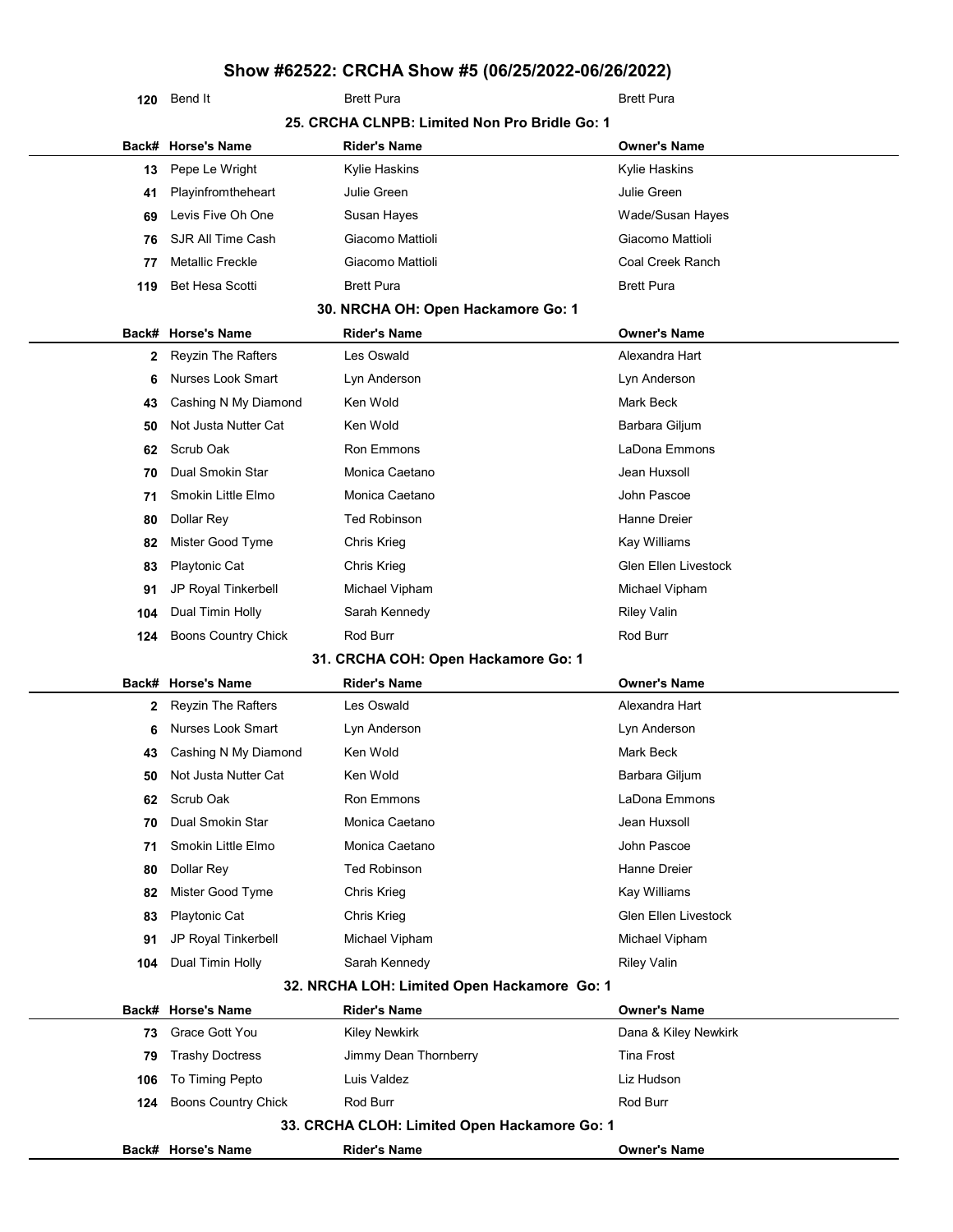124 Boons Country Chick Rod Burr Rod Burr Rod Burr Rod Burr

|     | 40. CRCHA OJrH: Open Junior Horse Go: 1 |                                                  |                            |  |
|-----|-----------------------------------------|--------------------------------------------------|----------------------------|--|
|     | Back# Horse's Name                      | <b>Rider's Name</b>                              | <b>Owner's Name</b>        |  |
| 7   | This Smoken Cat                         | Lyn Anderson                                     | Alaine Hu                  |  |
| 8   | Marty                                   | Lyn Anderson                                     | Lyn Anderson               |  |
| 15  | Hashtag Winning                         | <b>Andrew Steiger</b>                            | Jamie Roberts              |  |
| 16  | Mitch N Cat                             | <b>Andrew Steiger</b>                            | Jamie Roberts              |  |
| 26  | Fuego                                   | Les Oswald                                       | <b>Brittany Jae Whyler</b> |  |
| 31  | Bet On Cher                             | Roger Bias                                       | Anna Rippy                 |  |
| 67  | Hot N The Shade                         | Nicolas Barthelemy                               | White Tail Ranch PH        |  |
| 68  | <b>SDP Metallic Rey</b>                 | Nicolas Barthelemy                               | White Tail Ranch PH        |  |
| 93  | <b>Gettin Arround</b>                   | Sunni McCormick                                  | Suzette Overgaag           |  |
| 114 | Sannta Baby                             | <b>Jake Gorrell</b>                              | Laura Raynak               |  |
|     |                                         | 41. CRCHA LOJrH: Limited Open Junior Horse Go: 1 |                            |  |
|     | Back# Horse's Name                      | <b>Rider's Name</b>                              | <b>Owner's Name</b>        |  |
| 9   | CP Stylish Pepto                        | Pat Wickenheiser                                 | Pam Romero                 |  |
| 105 | Lil Outside Dee Line                    | Mallory Holland-Valdez                           | Charlotte Joy June Watts   |  |
|     |                                         | 50. NRCHA NPH: Non Pro Hackamore Go: 1           |                            |  |
|     | Back# Horse's Name                      | <b>Rider's Name</b>                              | <b>Owner's Name</b>        |  |
| 5   | Napa Cat                                | Murray Thompson                                  | Murray Thompson            |  |
| 12  | Flogot To Smoke                         | <b>Shannon Haskins</b>                           | <b>Shannon Haskins</b>     |  |
| 98  | Smart Lookin Pepinic                    | Mason Beal                                       | <b>Ernie Beal</b>          |  |
|     |                                         | 51. CRCHA NPJrH: Non Pro Junior Horse Go: 1      |                            |  |
|     | Back# Horse's Name                      | <b>Rider's Name</b>                              | <b>Owner's Name</b>        |  |
| 5   | Napa Cat                                | Murray Thompson                                  | Murray Thompson            |  |
| 12  | Flogot To Smoke                         | <b>Shannon Haskins</b>                           | <b>Shannon Haskins</b>     |  |
| 37  | Once Upon A Hicapoo                     | Nina McCorkle                                    | Nina McCorkle              |  |
| 94  | Reyzin The Money                        | Kathy Wilson                                     | Kathy Wilson               |  |
| 99  | Hes Mr Right                            | Mason Beal                                       | Ernie Beal                 |  |
| 109 | Margaritas At Noon                      | <b>Neal Spiro</b>                                | Neal Spiro                 |  |
|     |                                         | 60. NRCHA OTR: Open Two Rein Go: 1               |                            |  |
|     | Back# Horse's Name                      | <b>Rider's Name</b>                              | <b>Owner's Name</b>        |  |
| 27  | Lucky To Be Royalty                     | Les Oswald                                       | Richard Or Rena Whyler     |  |
| 33  | <b>MC Metallic Lighting</b>             | Les Oswald                                       | Jake Cagle                 |  |
| 72  | Spooks Coby Jo                          | Monica Caetano                                   | <b>Fred Marrs</b>          |  |
|     |                                         | 61. CRCHA COTR: Open Two Rein Go: 1              |                            |  |
|     | Back# Horse's Name                      | <b>Rider's Name</b>                              | <b>Owner's Name</b>        |  |
| 27  | Lucky To Be Royalty                     | Les Oswald                                       | Richard Or Rena Whyler     |  |
|     | 72 Spooks Coby Jo                       | Monica Caetano                                   | <b>Fred Marrs</b>          |  |
|     |                                         | 70. NRCHA NPTR: Non Pro Two Rein Go: 1           |                            |  |
|     | Back# Horse's Name                      | <b>Rider's Name</b>                              | <b>Owner's Name</b>        |  |
| 3   | Cureyosity                              | Alexandra Hart                                   | Alexandra Hart             |  |
| 23  | Imthecatsmeow                           | Heather Livingston                               | Heather Livingston         |  |
|     |                                         | 71. CRCHA CNPTR: Non Pro Two Rein Go: 1          |                            |  |
|     | Back# Horse's Name                      | <b>Rider's Name</b>                              | <b>Owner's Name</b>        |  |
|     | 3 Cureyosity                            | Alexandra Hart                                   | Alexandra Hart             |  |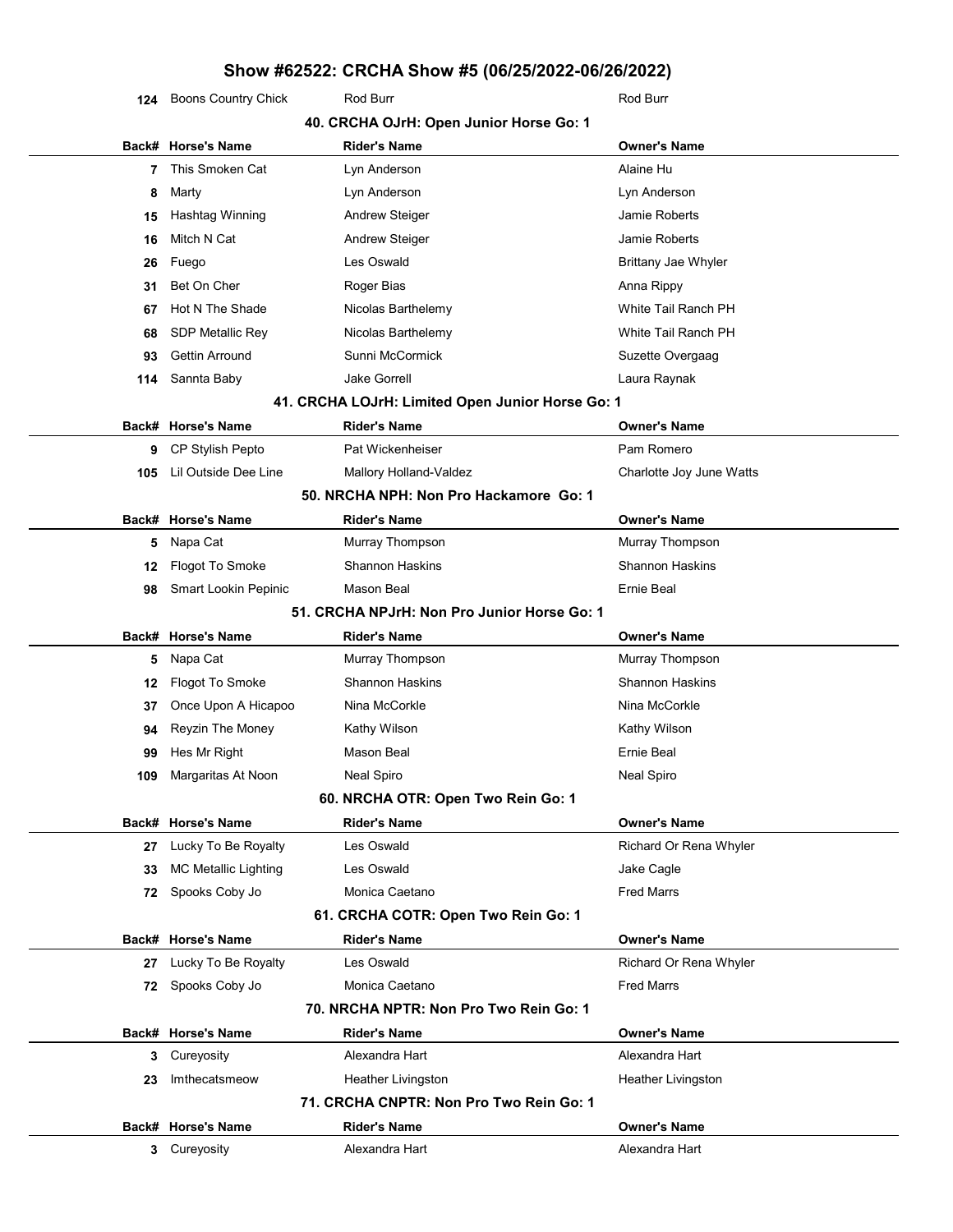|     | <b>Bet Hesa Prize</b>       | <b>Jake Brooks</b>                                        | Linda Mitchell-Brooks     |
|-----|-----------------------------|-----------------------------------------------------------|---------------------------|
| 23  | Imthecatsmeow               | Heather Livingston                                        | Heather Livingston        |
|     |                             | 80. NRCHA YCH: Youth Cow Horse Go: 1                      |                           |
|     | Back# Horse's Name          | <b>Rider's Name</b>                                       | <b>Owner's Name</b>       |
| 53  | Hesa Shiny Twist            | <b>Taylor Topping</b>                                     | <b>Taylor Topping</b>     |
|     |                             | 81. CRCHA CYCH: Youth Cow Horse Go: 1                     |                           |
|     | Back# Horse's Name          | <b>Rider's Name</b>                                       | <b>Owner's Name</b>       |
| 53  | Hesa Shiny Twist            | <b>Taylor Topping</b>                                     | <b>Taylor Topping</b>     |
|     |                             | 90. NRCHA YBX: Youth Boxing Go: 1                         |                           |
|     | Back# Horse's Name          | <b>Rider's Name</b>                                       | <b>Owner's Name</b>       |
| 54  | Paid By A Starlett          | Lonni Oppedyk                                             | Lonni & Sonya Oppedyk     |
| 56  | Doc Tom Diamond             | Evan Etcheverry                                           | Amy Etcheverry            |
| 57  | Hes Got The Luck            | Ava Etcheverry                                            | Amy Etcheverry            |
| 96  | <b>CR Lookin Cat</b>        | Rachel Kozak                                              | Rachel Kozak              |
| 113 | Smooth N Cash               | <b>Chet Gorrell</b>                                       | <b>Bonnie Roloff</b>      |
|     |                             | 91. CRCHA CYBX: Youth Boxing Go: 1                        |                           |
|     | Back# Horse's Name          | <b>Rider's Name</b>                                       | <b>Owner's Name</b>       |
| 54  | Paid By A Starlett          | Lonni Oppedyk                                             | Lonni & Sonya Oppedyk     |
| 55  | Starlight Oaklyn            | Aubrey Faridoni                                           | Aubrey Faridoni           |
| 56  | Doc Tom Diamond             | Evan Etcheverry                                           | Amy Etcheverry            |
| 57  | Hes Got The Luck            | Ava Etcheverry                                            | Amy Etcheverry            |
| 74  | Little Red Radar            | <b>McKinley Blake</b>                                     | <b>Bailey Blake</b>       |
| 113 | Smooth N Cash               | <b>Chet Gorrell</b>                                       | <b>Bonnie Roloff</b>      |
| 127 | <b>Shine For Miles</b>      | Charlotte Joy June Watts                                  | Charlotte Joy June Watts  |
|     |                             |                                                           |                           |
|     |                             |                                                           |                           |
|     | Back# Horse's Name          | 100. CRCHA OBOX: Open Boxing Go: 1<br><b>Rider's Name</b> | <b>Owner's Name</b>       |
| 1.  | Shiney Roseann Cash         | Linda Silveira                                            | Linda Silveira            |
|     | <b>Reyzin The Rafters</b>   | Les Oswald                                                | Alexandra Hart            |
| 3   | Cureyosity                  | Alexandra Hart                                            | Alexandra Hart            |
| 4   | Mo Style                    | Casey Branquinho                                          | Margaret Mang             |
| 9   | CP Stylish Pepto            | Pat Wickenheiser                                          | Pam Romero                |
| 10  | <b>Bud N Betty</b>          | Pat Wickenheiser                                          | Mary Dymerski             |
| 11  | Nochicsintinseltown         | Pat Wickenheiser                                          | Lane Bensko               |
| 17  | High Brows Courage          | <b>Tish Wilhite</b>                                       | Sally Rome/Tish Wilhite   |
| 18  | Lil Joe Cat                 | Sally Rome                                                | Sally Rome                |
| 19  | Chexy Little Sister         | Krystle Johnson                                           | Sally Rome                |
| 22  | Mo Beta                     | Melissa Alvarez                                           | Melissa Alvarez           |
| 29  | Shesa Smooth Lady           | Cynthia Bias                                              | Cynthia Bias/David Daniel |
| 34  | <b>RJ Smoke Onthe Water</b> | K'Lynn Occhipinti                                         | K'Lynn Occhipinti         |
| 49  | Jule Of A Time              | Daniel J Perez                                            | Daniel J Perez            |
| 77  | <b>Metallic Freckle</b>     | <b>Ted Robinson</b>                                       | Coal Creek Ranch          |
| 89  | Tuckers Son O Sugar         | Linnea Van Dusen                                          | Linnea Van Dusen          |
| 90  | Shez A Spark N Ride         | <b>Misty Garcia</b>                                       | <b>Misty Garcia</b>       |
| 91  | JP Royal Tinkerbell         | Michael Vipham                                            | Michael Vipham            |
| 92  | Pepto Shiney Chex           | Sunni McCormick                                           | Suzette Overgaag          |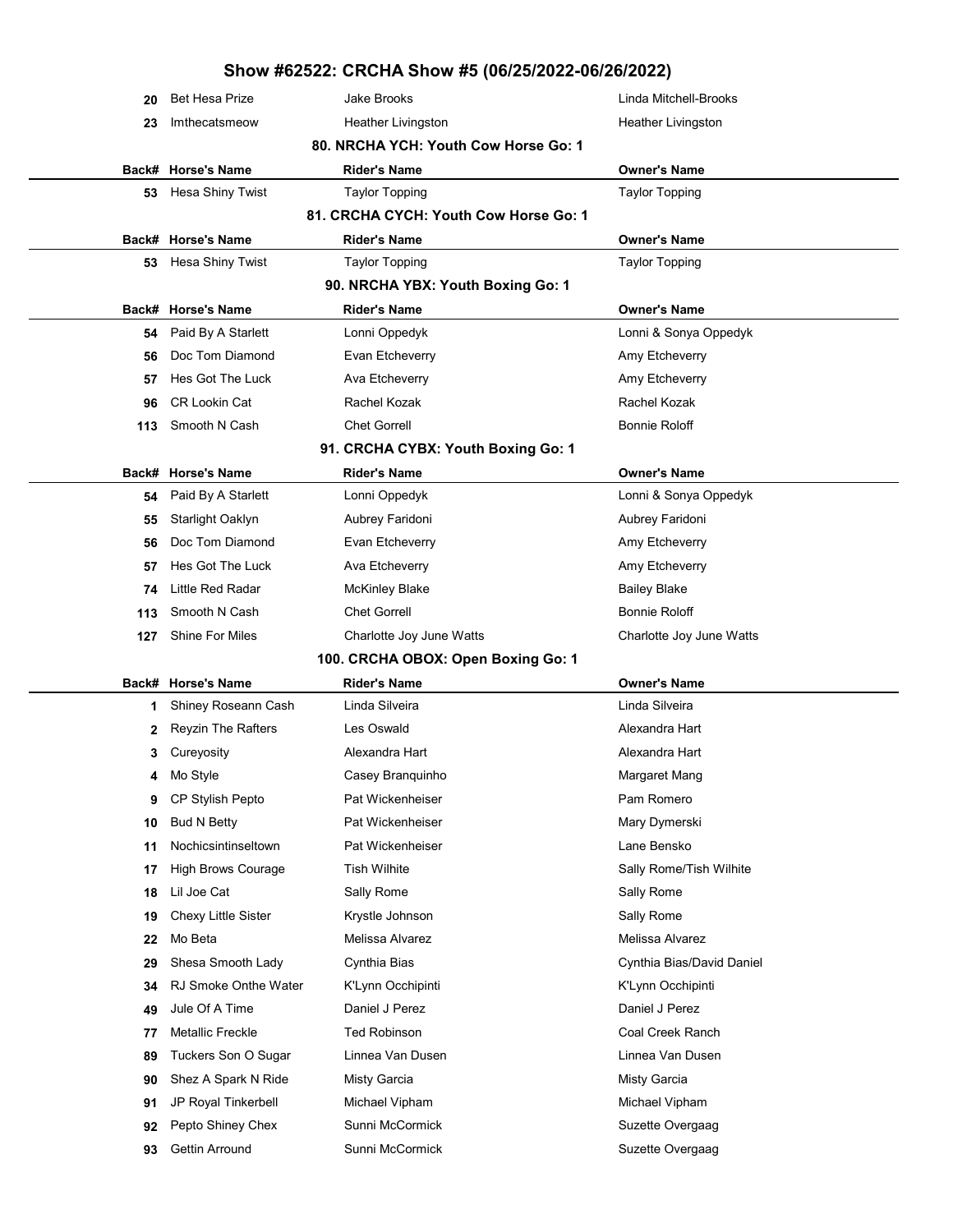| 98  | <b>Smart Lookin Pepinic</b> | Mason Beal            | Ernie Beal            |
|-----|-----------------------------|-----------------------|-----------------------|
| 99  | Hes Mr Right                | Mason Beal            | Ernie Beal            |
| 100 | <b>Rien N Genuine</b>       | <b>Ashley Salter</b>  | <b>Ashley Salter</b>  |
| 101 | <b>Remi Mankins</b>         | <b>Travis Mankins</b> | <b>Travis Mankins</b> |
| 102 | Rebel Lu Mankins            | Travis Mankins        | <b>Travis Mankins</b> |
| 110 | <b>Yellow Roze Of Texas</b> | Loretta Showalter     | John Showalter        |
| 111 | Johnnys Tommy Gun           | Luis Valdez           | Sarah Schuler         |
| 115 | Cruzin Storm Cat            | <b>Jake Gorrell</b>   | <b>Tammy Scotti</b>   |
| 116 | <b>Player Gorrell</b>       | <b>Jake Gorrell</b>   | <b>Jake Gorrell</b>   |
| 117 | Norman Gorrell              | <b>Jake Gorrell</b>   | <b>Jake Gorrell</b>   |
| 118 | Gotta Get Even              | Carmen Johnson        | Carmen Johnson        |
| 122 | Verysmart N Stunning        | Lilia Kapuniai        | Lilia Kapuniai        |
| 123 | Peppy San Juaquin           | Jessica Van Dyke      | Jessica Van Dyke      |

### 110. NRCHA NPBX: Non Pro Boxing Go: 1

|     | Back# Horse's Name          | <b>Rider's Name</b> | <b>Owner's Name</b>    |
|-----|-----------------------------|---------------------|------------------------|
| 1.  | Shiney Roseann Cash         | Linda Silveira      | Linda Silveira         |
| 28  | My Bets In                  | Caroline Whyler     | Caroline Whyler        |
| 34  | <b>RJ Smoke Onthe Water</b> | K'Lynn Occhipinti   | K'Lynn Occhipinti      |
| 42  | Mr Hickory Hollytime        | Robin Flournoy      | Robin Flournoy         |
| 49  | Jule Of A Time              | Daniel J Perez      | Daniel J Perez         |
| 64  | KK Sugar Twist              | Joel Jewett         | White Tail Ranch PH    |
| 66  | SJR Katmandoo               | Joel Jewett         | White Tail Ranch PH    |
| 75  | Ruby Red Jewels             | Elizabeth Mitchell  | M Bar C Farms Inc      |
| 85  | Get N Wicked                | Cassandra Krieg     | Samantha Biller        |
| 95  | <b>IGO Real Smooth</b>      | Sherrie Aguino      | David & Sherrie Aguino |
| 121 | Lenas Gun A Smokum          | Kristy Johnson      | Kristy Johnson         |
| 122 | Verysmart N Stunning        | Lilia Kapuniai      | Lilia Kapuniai         |
|     |                             |                     |                        |

### 111. CRCHA CNPBX: Non Pro Boxing Go: 1

|     | Back# Horse's Name     | <b>Rider's Name</b> | <b>Owner's Name</b>    |
|-----|------------------------|---------------------|------------------------|
| 28  | My Bets In             | Caroline Whyler     | Caroline Whyler        |
| 34  | RJ Smoke Onthe Water   | K'Lynn Occhipinti   | K'Lynn Occhipinti      |
| 42  | Mr Hickory Hollytime   | Robin Flournoy      | Robin Flournoy         |
| 64  | KK Sugar Twist         | Joel Jewett         | White Tail Ranch PH    |
| 66  | SJR Katmandoo          | Joel Jewett         | White Tail Ranch PH    |
| 75  | Ruby Red Jewels        | Elizabeth Mitchell  | M Bar C Farms Inc      |
| 85  | Get N Wicked           | Cassandra Krieg     | Samantha Biller        |
| 95  | <b>IGO Real Smooth</b> | Sherrie Aquino      | David & Sherrie Aguino |
| 121 | Lenas Gun A Smokum     | Kristy Johnson      | Kristy Johnson         |
| 122 | Verysmart N Stunning   | Lilia Kapuniai      | Lilia Kapuniai         |
|     |                        |                     |                        |

### 112. NRCHA INPBX: Intermediate Non Pro Boxing Go: 1

|    | Back# Horse's Name   | <b>Rider's Name</b> | <b>Owner's Name</b> |
|----|----------------------|---------------------|---------------------|
| 34 | RJ Smoke Onthe Water | K'Lynn Occhipinti   | K'Lynn Occhipinti   |
| 35 | Flashy Onetime Pepto | Cheri Barnes        | Cheri Barnes        |
| 40 | Metallic Flame       | Serafina Madonna    | Serafina Madonna    |
| 58 | CP Metallic Dual     | Amy Etcheverry      | Amy Etcheverry      |
| 75 | Ruby Red Jewels      | Elizabeth Mitchell  | M Bar C Farms Inc   |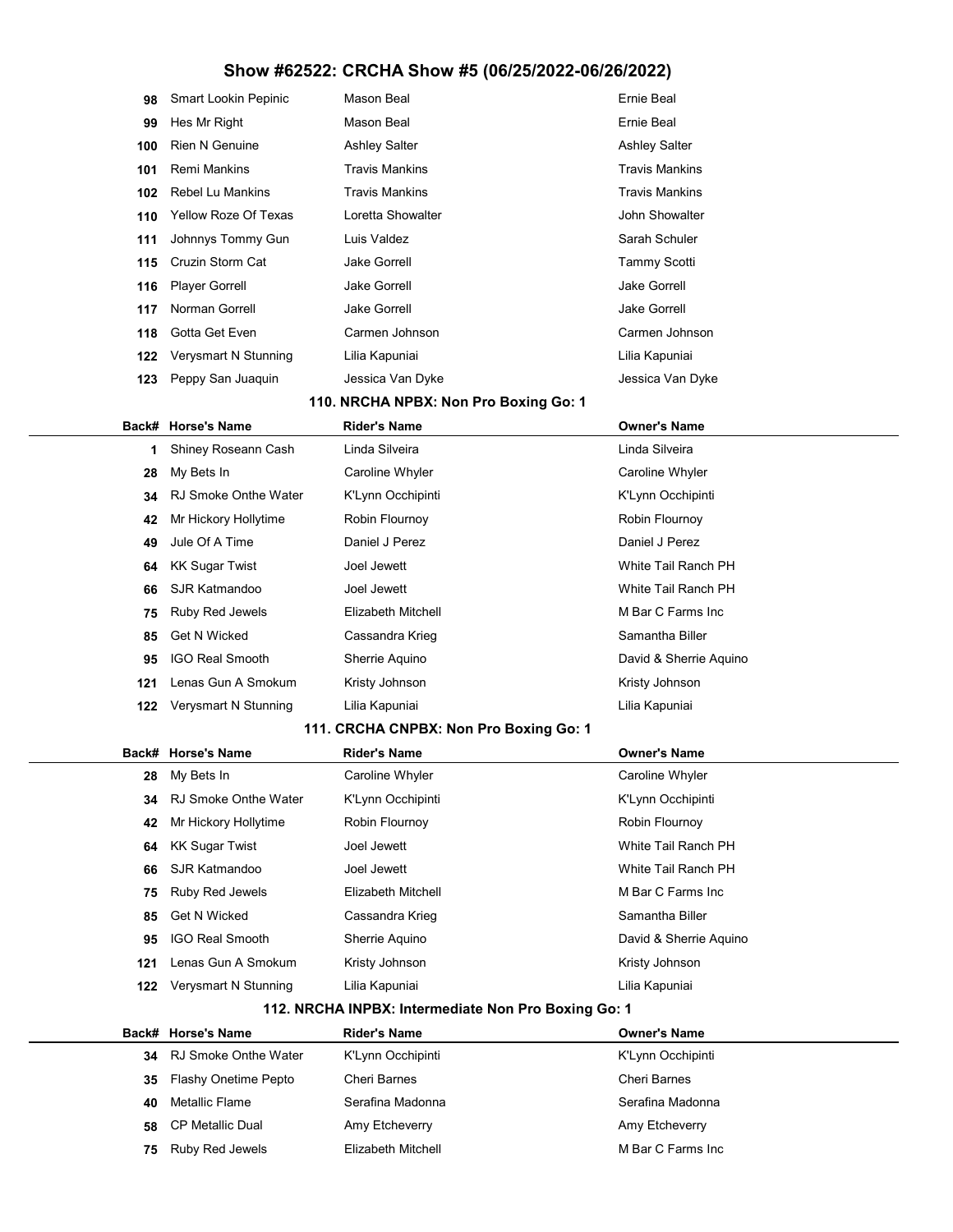| <b>78</b> Cowgirl Starlite | Amelia Simpson      | Amelia Simpson |
|----------------------------|---------------------|----------------|
| <b>97</b> Hadley Smart     | Shauna Garrett Beal | Shauna Beal    |
| 122 Verysmart N Stunning   | Lilia Kapuniai      | Lilia Kapuniai |

#### 113. CRCHA CINPBX: Intermediate Non Pro Boxing Go: 1

|     | Back# Horse's Name         | <b>Rider's Name</b> | <b>Owner's Name</b> |
|-----|----------------------------|---------------------|---------------------|
| 21  | Wise Bass Cat              | Christina Ruddy     | Christina Ruddy     |
| 40  | Metallic Flame             | Serafina Madonna    | Serafina Madonna    |
|     | 58 CP Metallic Dual        | Amy Etcheverry      | Amy Etcheverry      |
| 75  | Ruby Red Jewels            | Elizabeth Mitchell  | M Bar C Farms Inc   |
|     | <b>78</b> Cowgirl Starlite | Amelia Simpson      | Amelia Simpson      |
|     | 86 Getta Pearl             | Shawna Lamarsh      | Shawna & Raymond    |
| 87  | Gottagetalittleoak         | Shawna Lamarsh      | Raymond & Shawna    |
| 122 | Verysmart N Stunning       | Lilia Kapuniai      | Lilia Kapuniai      |
|     |                            |                     |                     |

### 114. NRCHA LNPBX: Limited Non Pro Boxing Go: 1

|     | Back# Horse's Name          | <b>Rider's Name</b> | <b>Owner's Name</b> |
|-----|-----------------------------|---------------------|---------------------|
| 22  | Mo Beta                     | Melissa Alvarez     | Melissa Alvarez     |
| 30  | <b>Boondocs Sally Rocks</b> | Gerrica Manda       | Gerrica Manda       |
| 32  | <b>Gunning Moonshine</b>    | Anna Rippy          | Anna Rippy          |
| 38  | Sugar For Big Chex          | Laura Pierce        | Laura Pierce        |
| 40  | <b>Metallic Flame</b>       | Serafina Madonna    | Serafina Madonna    |
| 75  | <b>Ruby Red Jewels</b>      | Elizabeth Mitchell  | M Bar C Farms Inc.  |
| 88  | Cashin Nu Chex              | Rebel Brown         | Rebel Brown         |
| 92  | Pepto Shiney Chex           | Suzette Overgaag    | Suzette Overgaag    |
| 108 | One Time Reno               | Becky Clark         | Becky Clark         |
| 122 | Verysmart N Stunning        | Lilia Kapuniai      | Lilia Kapuniai      |

### 115. CRCHA CLNPBX: Limited Non Pro Boxing Go: 1

|     | Back# Horse's Name          | <b>Rider's Name</b>            | <b>Owner's Name</b>   |
|-----|-----------------------------|--------------------------------|-----------------------|
| 22  | Mo Beta                     | Melissa Alvarez                | Melissa Alvarez       |
| 25  | Captain Jack Sparrow        | Amie Canby                     | Amie Canby            |
| 36  | This Cats Forever           | Holli Hutz                     | Holli Hutz            |
| 40  | <b>Metallic Flame</b>       | Serafina Madonna               | Serafina Madonna      |
| 51  | <b>Tangys Classy Lights</b> | Keri Tienken                   | Keri Tienken          |
| 52  | Justlikeuonlypretier        | Keri Tienken                   | Keri Tienken          |
| 75  | Ruby Red Jewels             | <b>Elizabeth Mitchell</b>      | M Bar C Farms Inc     |
| 84  | Get Em All                  | <b>Elizabeth Biller</b>        | Elizabeth Biller      |
| 92  | Pepto Shiney Chex           | Suzette Overgaag               | Suzette Overgaag      |
| 108 | One Time Reno               | Becky Clark                    | <b>Becky Clark</b>    |
| 112 | Cats Meradaleena            | <b>Bruce Thompson</b>          | Rocking BS Ranch      |
| 122 | Verysmart N Stunning        | Lilia Kapuniai                 | Lilia Kapuniai        |
| 123 | Peppy San Juaquin           | Jessica Van Dyke               | Jessica Van Dyke      |
|     |                             | 120. NRCHA BD: Box Drive Go: 1 |                       |
|     | Back# Horse's Name          | <b>Rider's Name</b>            | <b>Owner's Name</b>   |
| 42  | Mr Hickory Hollytime        | Robin Flournoy                 | Robin Flournoy        |
| 47  | Cat R Oleana                | Paula Francis                  | Daran & Paula Francis |
| 49  | Jule Of A Time              | Daniel J Perez                 | Daniel J Perez        |
| 60  | Reychell                    | Angela Blodgett                | Angela Blodgett       |